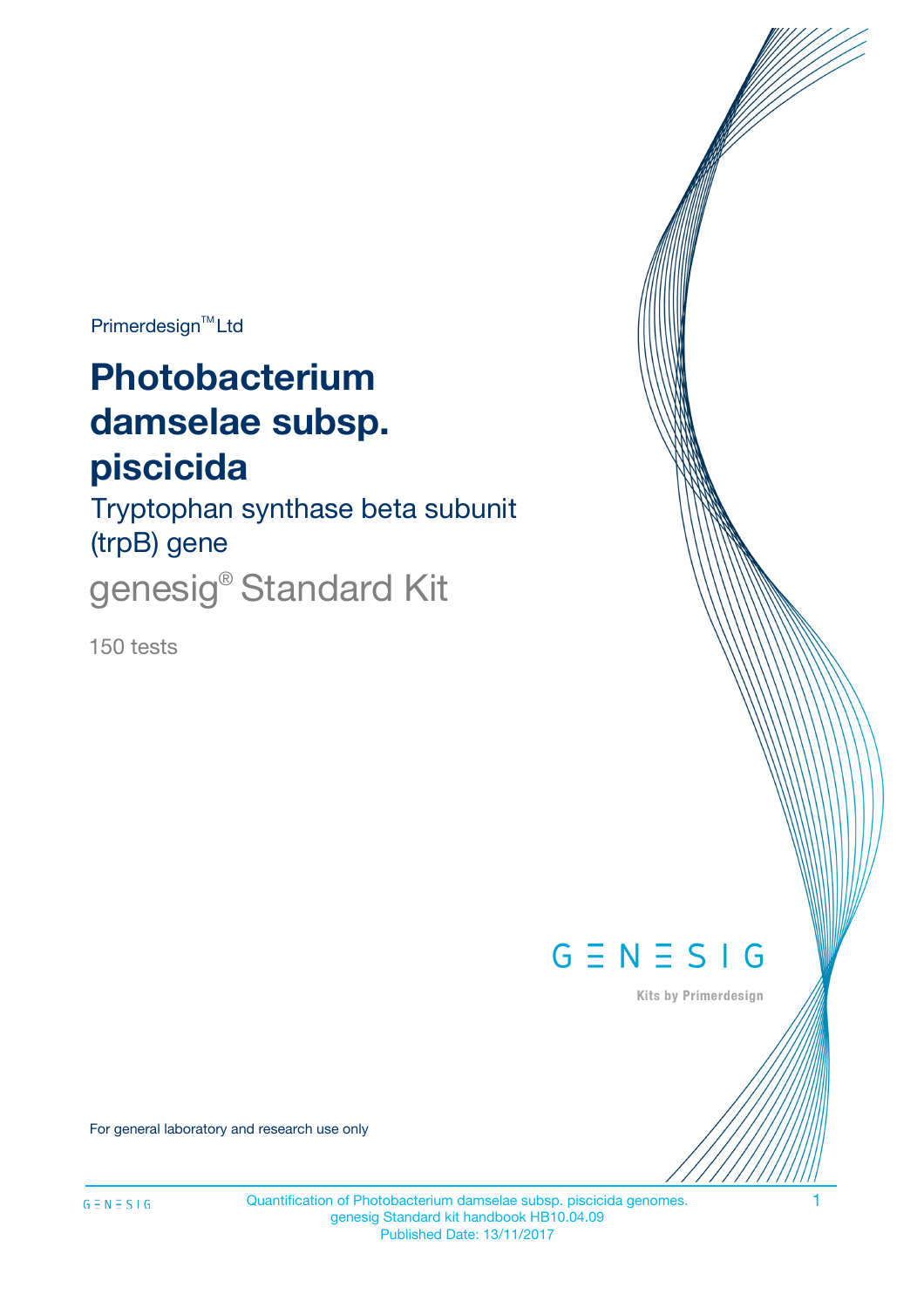# Introduction to Photobacterium damselae subsp. piscicida

Pasteurellosis (also described as photobacteriosis) is caused by the halophilic bacterium Photobacterium damselae subspecies piscicida (formerly Pasteurella piscicida). It was first isolated in mortalities occurring in natural fish populations on the Atlantic coast of the USA. This disease has been prevalent in Japan since the late 1960s, and has caused significant economic losses in Europe since the 1990s. The natural hosts of the pathogen are a wide variety of marine fish. Morphologically, the bacteria is a rod shaped cell with no motility and is Gram-negative, with bipolar staining.

The bacteria spreads via infected phagocytes, mainly macrophages. This spread can be rapid, and lethal effects may occur within a few days of challenge, affecting tissues containing large numbers of the pathogens. On fish, the primary infection sites show lesions and ulcers, these are commonly the pectoral fin, eyes and mouth. The bacteria performs phospholipase, cytotoxic and haemolytic activities, which are thought to be the primary cause of pasteurellosis.

This pathology is temperature dependent and occurs usually when water temperatures rise above 18-20 °C. Below this temperature, fish can harbour the pathogen as subclinical infection and become carriers for long time periods. Pastereullosis is also known as pseudotubercullosis because in the chronic form of the disease it is characterized by the presence of creamy-white granulomatous nodules or whitish tubercules in several internal organs, composed of masses of bacterial cells, epithelial cells, and fibroblasts. The nodules are most prominent in internal viscera, particularly kidney and spleen, and the infection is accompanied by widespread internal necrosis. Anorexia with darkening of the skin as well as focused necrosis of the gills are the only external clinical signs often observed. The disease is difficult to eradicate with antibiotic treatments.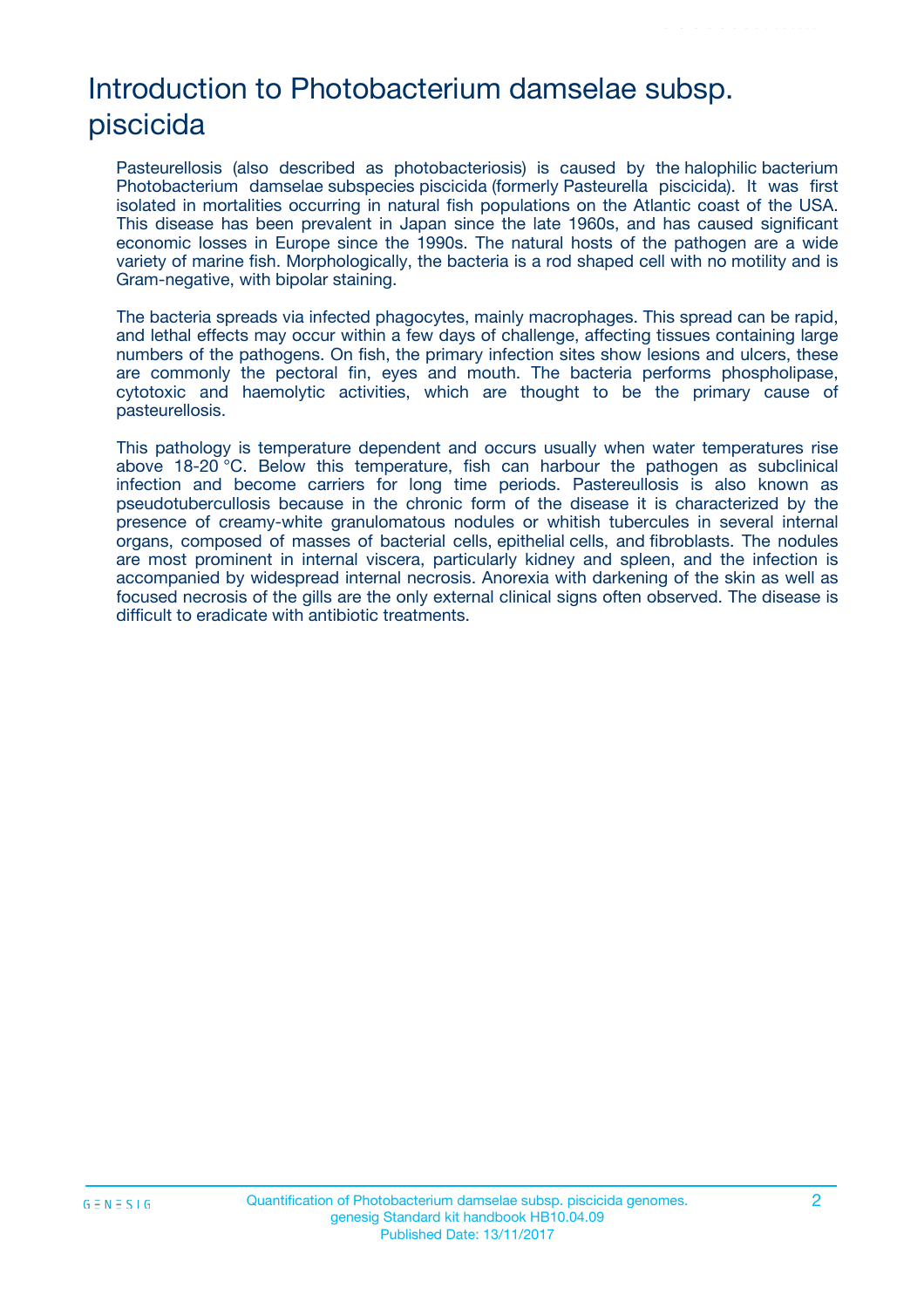The Primerdesign genesig Kit for Photobacterium damselae subsp. piscicida (P.damselaepiscicida) genomes is designed for the in vitro quantification of P.damselae-piscicida genomes. The kit is designed to have the broadest detection profile possible whilst remaining specific to the P.damselae-piscicida genome.

The primers and probe sequences in this kit have 100% homology with a broad range of P. damselae-piscicida sequences based on a comprehensive bioinformatics analysis.

If you require further information, or have a specific question about the detection profile of this kit then please send an e.mail to enquiry@primerdesign.co.uk and our bioinformatics team will answer your question.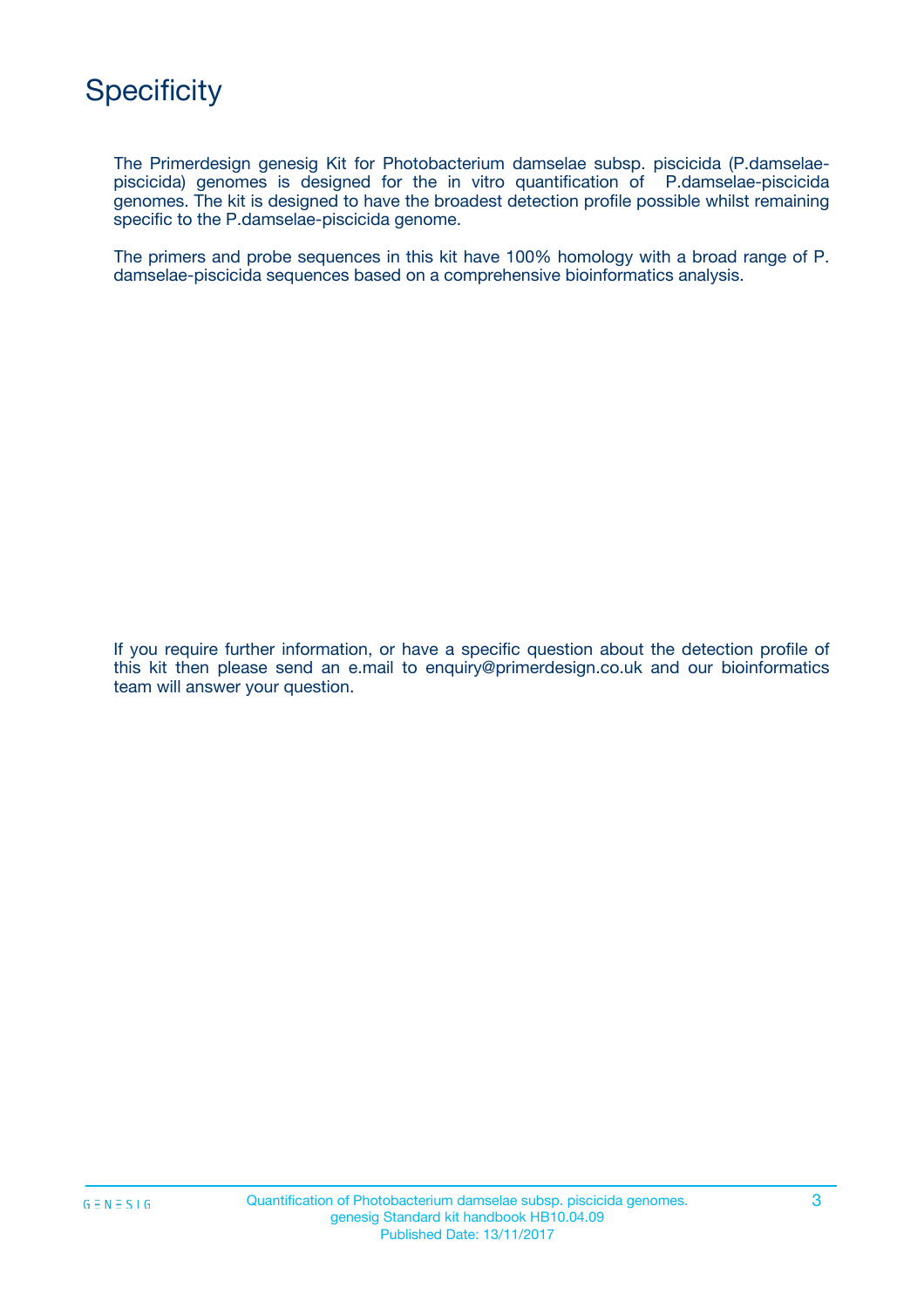# Kit contents

- **P.damselae-piscicida specific primer/probe mix (150 reactions BROWN)** FAM labelled
- **P.damselae-piscicida positive control template (for Standard curve RED)**
- **RNase/DNase free water (WHITE)** for resuspension of primer/probe mixes
- **Template preparation buffer (YELLOW)** for resuspension of positive control template and standard curve preparation

# Reagents and equipment to be supplied by the user

#### **Real-time PCR Instrument**

#### **DNA extraction kit**

This kit is recommended for use with genesig Easy DNA/RNA extraction kit. However, it is designed to work well with all processes that yield high quality DNA with minimal PCR inhibitors.

#### **oasig**TM **lyophilised or Precision**®**PLUS 2X qPCR Master Mix**

This kit is intended for use with oasig or PrecisionPLUS2X qPCR Master Mix.

**Pipettors and Tips**

**Vortex and centrifuge**

**Thin walled 1.5 ml PCR reaction tubes**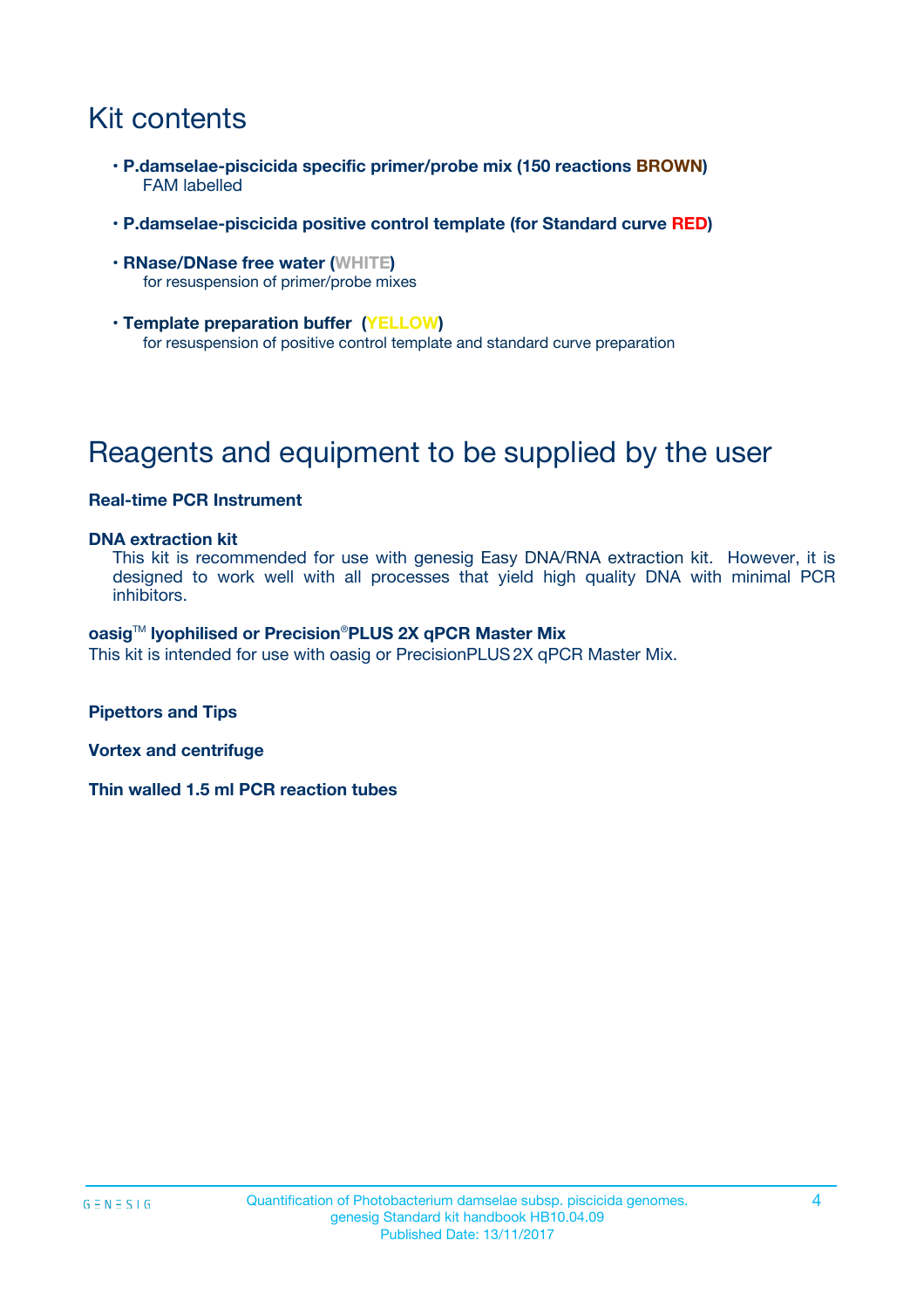### Kit storage and stability

This kit is stable at room temperature but should be stored at -20ºC on arrival. Once the lyophilised components have been resuspended they should not be exposed to temperatures above -20°C for longer than 30 minutes at a time and unnecessary repeated freeze/thawing should be avoided. The kit is stable for six months from the date of resuspension under these circumstances.

If a standard curve dilution series is prepared this can be stored frozen for an extended period. If you see any degradation in this serial dilution a fresh standard curve can be prepared from the positive control.

Primerdesign does not recommend using the kit after the expiry date stated on the pack.

### Suitable sample material

All kinds of sample material suited for PCR amplification can be used. Please ensure the samples are suitable in terms of purity, concentration, and DNA integrity. Always run at least one negative control with the samples. To prepare a negative-control, replace the template DNA sample with RNase/DNase free water.

### Dynamic range of test

Under optimal PCR conditions genesig P.damselae-piscicida detection kits have very high priming efficiencies of >95% and can detect less than 100 copies of target template.

### Notices and disclaimers

This product is developed, designed and sold for research purposes only. It is not intended for human diagnostic or drug purposes or to be administered to humans unless clearly expressed for that purpose by the Food and Drug Administration in the USA or the appropriate regulatory authorities in the country of use. During the warranty period Primerdesign genesig detection kits allow precise and reproducible data recovery combined with excellent sensitivity. For data obtained by violation to the general GLP guidelines and the manufacturer's recommendations the right to claim under guarantee is expired. PCR is a proprietary technology covered by several US and foreign patents. These patents are owned by Roche Molecular Systems Inc. and have been sub-licensed by PE Corporation in certain fields. Depending on your specific application you may need a license from Roche or PE to practice PCR. Additional information on purchasing licenses to practice the PCR process may be obtained by contacting the Director of Licensing at Roche Molecular Systems, 1145 Atlantic Avenue, Alameda, CA 94501 or Applied Biosystems business group of the Applera Corporation, 850 Lincoln Centre Drive, Foster City, CA 94404. In addition, the 5' nuclease assay and other homogeneous amplification methods used in connection with the PCR process may be covered by U.S. Patents 5,210,015 and 5,487,972, owned by Roche Molecular Systems, Inc, and by U.S. Patent 5,538,848, owned by The Perkin-Elmer Corporation.

### Trademarks

Primerdesign™ is a trademark of Primerdesign Ltd.

genesig $^\circledR$  is a registered trademark of Primerdesign Ltd.

The PCR process is covered by US Patents 4,683,195, and 4,683,202 and foreign equivalents owned by Hoffmann-La Roche AG. BI, ABI PRISM® GeneAmp® and MicroAmp® are registered trademarks of the Applera Genomics (Applied Biosystems Corporation). BIOMEK® is a registered trademark of Beckman Instruments, Inc.; iCycler™ is a registered trademark of Bio-Rad Laboratories, Rotor-Gene is a trademark of Corbett Research. LightCycler™ is a registered trademark of the Idaho Technology Inc. GeneAmp®, TaqMan® and AmpliTaqGold® are registered trademarks of Roche Molecular Systems, Inc., The purchase of the Primerdesign reagents cannot be construed as an authorization or implicit license to practice PCR under any patents held by Hoffmann-LaRoche Inc.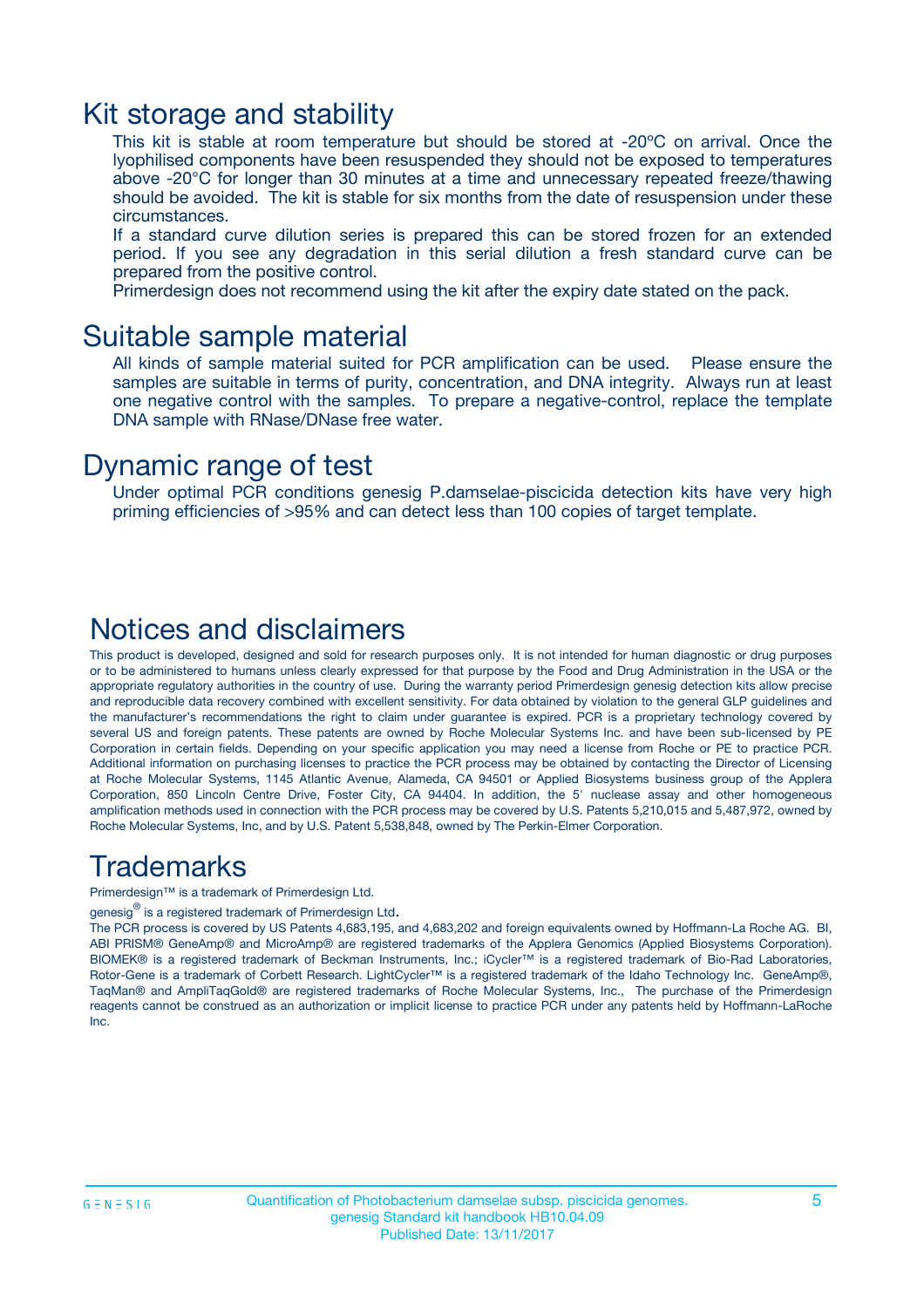# Principles of the test

#### **Real-time PCR**

A P.damselae-piscicida specific primer and probe mix is provided and this can be detected through the FAM channel.

The primer and probe mix provided exploits the so-called TaqMan® principle. During PCR amplification, forward and reverse primers hybridize to the P.damselae-piscicida DNA. A fluorogenic probe is included in the same reaction mixture which consists of a DNA probe labeled with a 5`-dye and a 3`-quencher. During PCR amplification, the probe is cleaved and the reporter dye and quencher are separated. The resulting increase in fluorescence can be detected on a range of qPCR platforms.

#### **Positive control**

For copy number determination and as a positive control for the PCR set up, the kit contains a positive control template. This can be used to generate a standard curve of P.damselaepiscicida copy number / Cq value. Alternatively the positive control can be used at a single dilution where full quantitative analysis of the samples is not required. Each time the kit is used, at least one positive control reaction must be included in the run. A positive result indicates that the primers and probes for detecting the target P.damselae-piscicida gene worked properly in that particular experimental scenario. If a negative result is obtained the test results are invalid and must be repeated. Care should be taken to ensure that the positive control does not contaminate any other kit component which would lead to falsepositive results. This can be achieved by handling this component in a Post PCR environment. Care should also be taken to avoid cross-contamination of other samples when adding the positive control to the run. This can be avoided by sealing all other samples and negative controls before pipetting the positive control into the positive control well.

#### **Negative control**

To validate any positive findings a negative control reaction should be included every time the kit is used. For this reaction the RNase/DNase free water should be used instead of template. A negative result indicates that the reagents have not become contaminated while setting up the run.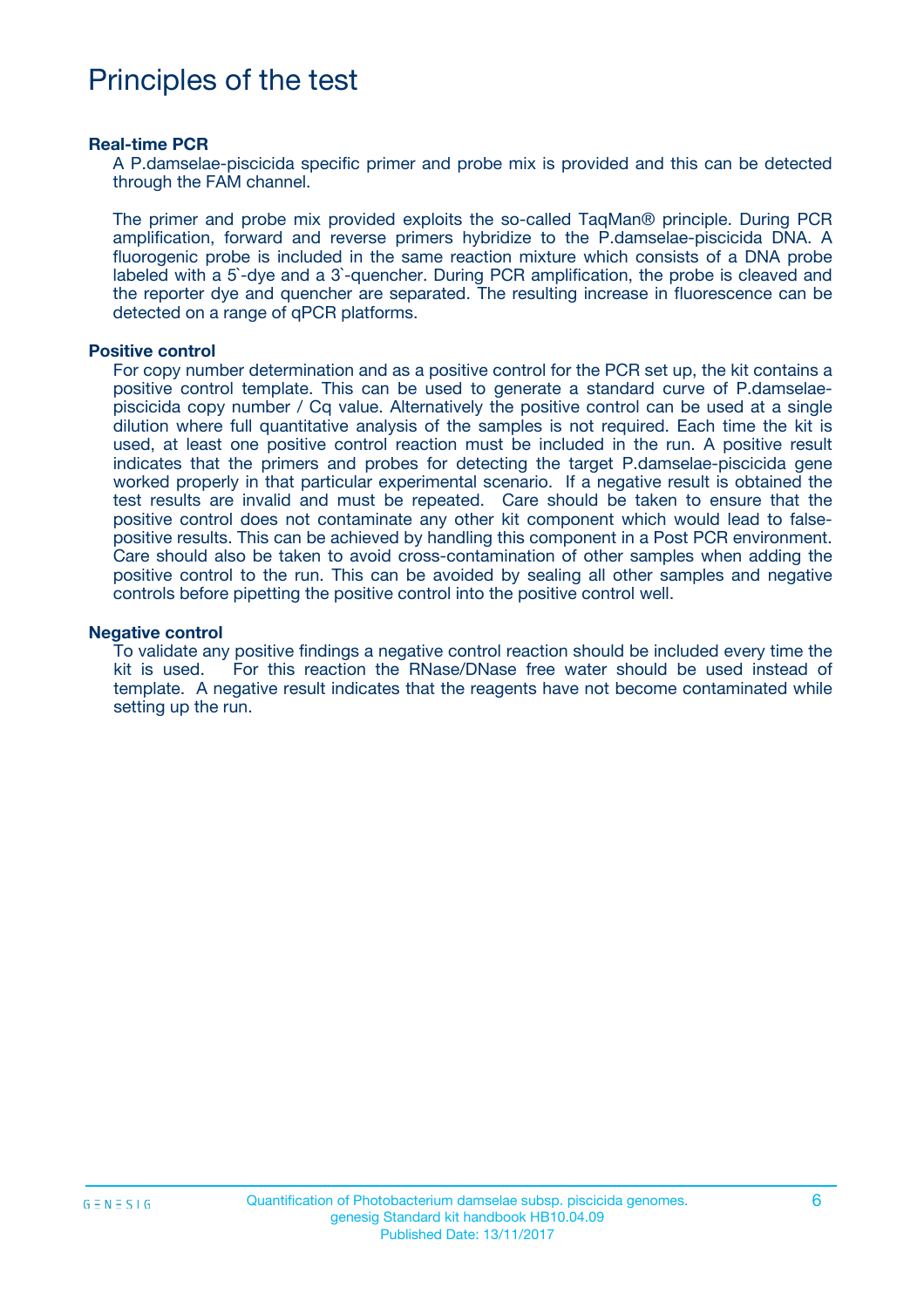### Resuspension protocol

To minimize the risk of contamination with foreign DNA, we recommend that all pipetting be performed in a PCR clean environment. Ideally this would be a designated PCR lab or PCR cabinet. Filter tips are recommended for all pipetting steps.

#### **1. Pulse-spin each tube in a centrifuge before opening.**

This will ensure lyophilised primer and probe mix is in the base of the tube and is not spilt upon opening the tube.

#### **2. Resuspend the kit components in the RNase/DNase free water supplied, according to the table below.**

To ensure complete resuspension, vortex each tube thoroughly.

| Component - resuspend in water                | <b>Volume</b> |
|-----------------------------------------------|---------------|
| <b>Pre-PCR pack</b>                           |               |
| P.damselae-piscicida primer/probe mix (BROWN) | 165 ul        |

#### **3. Resuspend the positive control template in the template preparation buffer supplied, according to the table below:**

To ensure complete resuspension, vortex the tube thoroughly.

| Component - resuspend in template preparation buffer   |        |  |
|--------------------------------------------------------|--------|--|
| <b>Post-PCR heat-sealed foil</b>                       |        |  |
| P.damselae-piscicida Positive Control Template (RED) * | 500 µl |  |

\* This component contains high copy number template and is a VERY significant contamination risk. It must be opened and handled in a separate laboratory environment, away from the other components.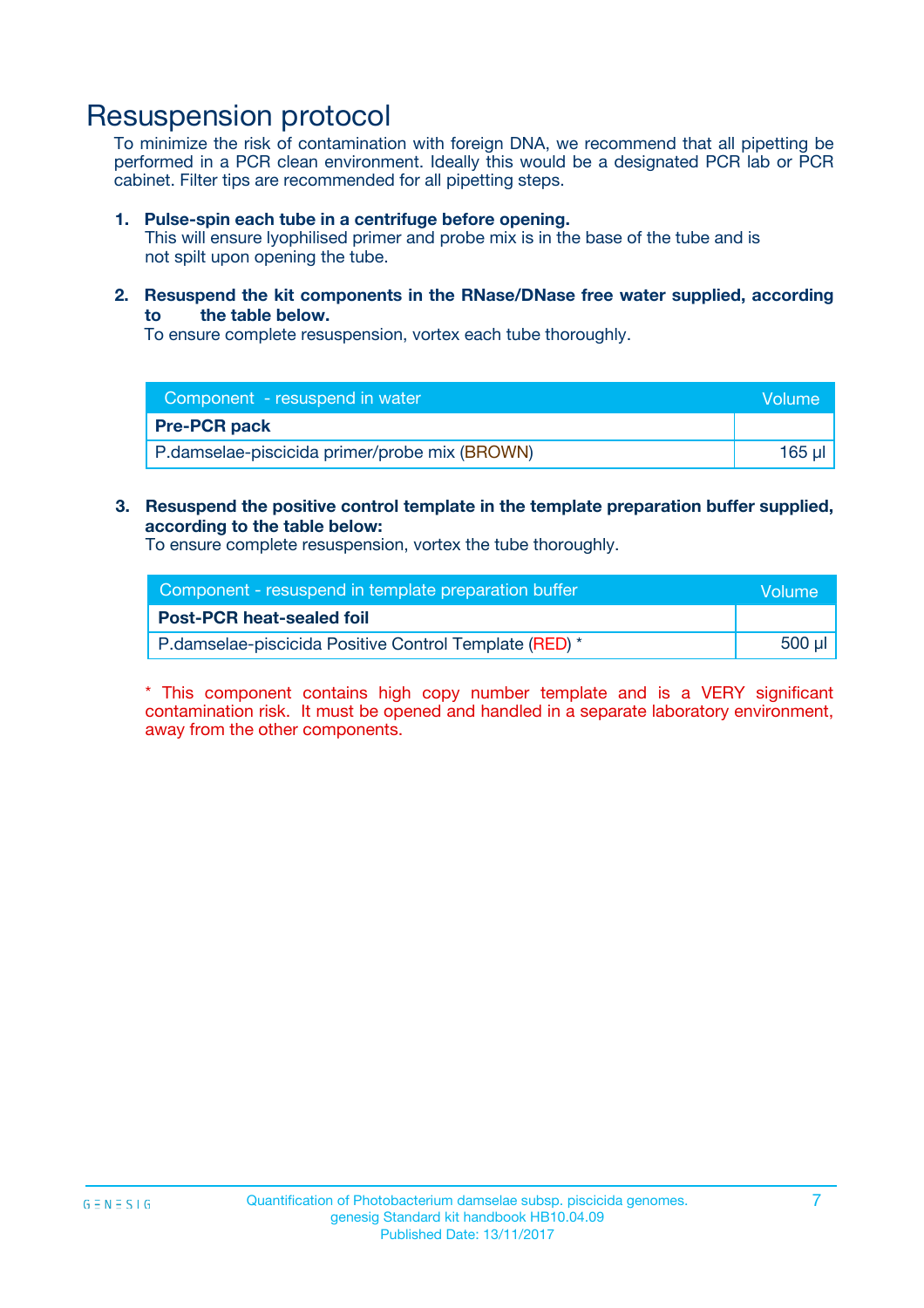# qPCR detection protocol

**1. For each DNA sample prepare a reaction mix according to the table below:** Include sufficient reactions for positive and negative controls.

| Component                                     | Volume   |
|-----------------------------------------------|----------|
| oasig or PrecisionPLUS 2X qPCR Master Mix     | $10 \mu$ |
| P.damselae-piscicida primer/probe mix (BROWN) | 1 µl     |
| <b>RNase/DNase free water (WHITE)</b>         | $4 \mu$  |
| <b>Final Volume</b>                           | 15 ul    |

- **2. Pipette 15µl of this mix into each well according to your qPCR experimental plate set up.**
- **3. Prepare DNA templates for each of your samples.**
- **4. Pipette 5µl of DNA template into each well, according to your experimental plate set up.**

For negative control wells use 5µl of RNase/DNase free water. The final volume in each well is 20µl.

**5. If a standard curve is included for quantitative analysis, prepare a reaction mix according to the table below:**

| Component                                     | Volume   |
|-----------------------------------------------|----------|
| oasig or PrecisionPLUS 2X qPCR Master Mix     | $10 \mu$ |
| P.damselae-piscicida primer/probe mix (BROWN) | 1 µI     |
| <b>RNase/DNase free water (WHITE)</b>         | $4 \mu$  |
| <b>Final Volume</b>                           | 15 µl    |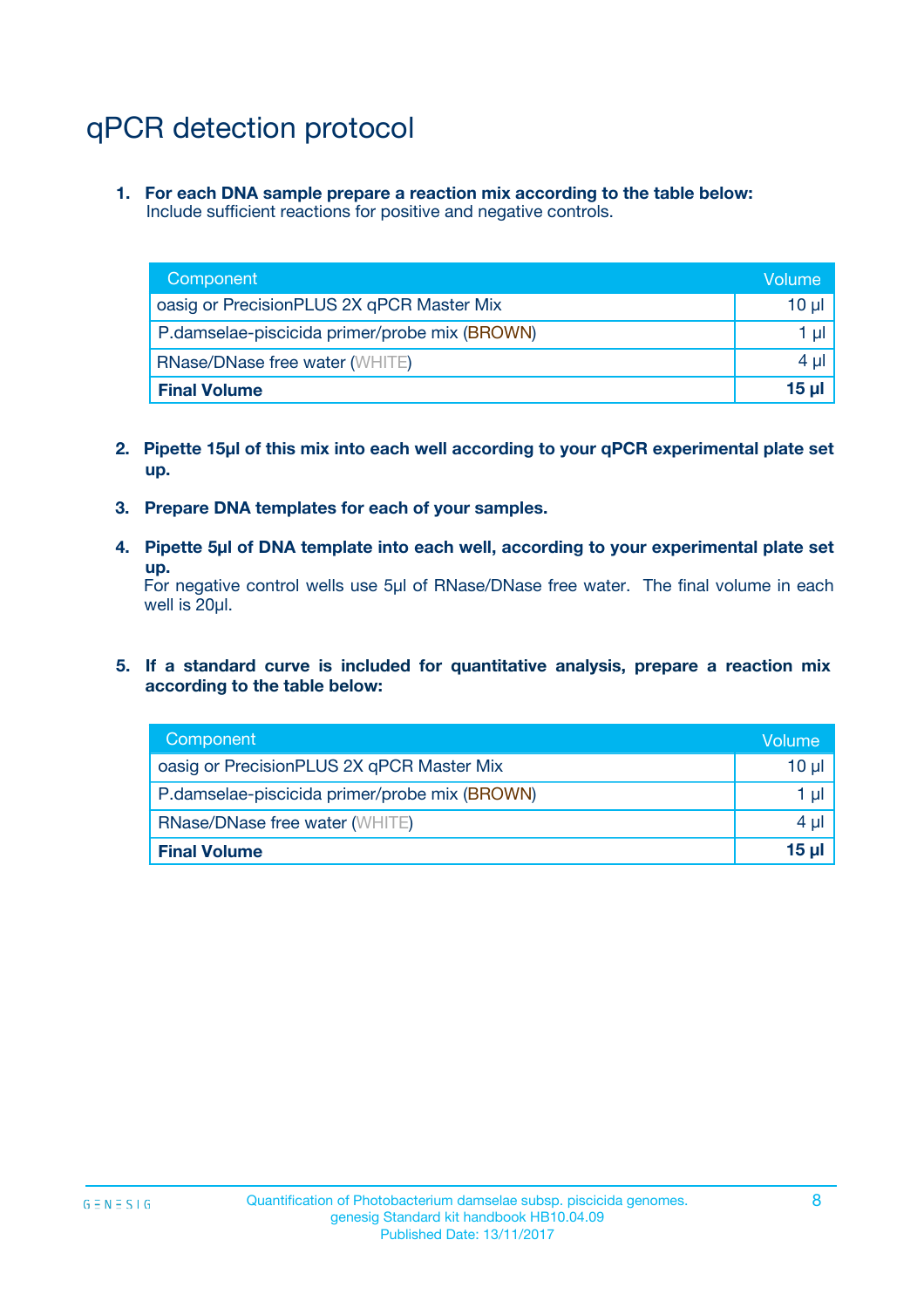#### **6. Preparation of a standard curve dilution series.**

- 1) Pipette 90µl of template preparation buffer into 5 tubes and label 2-6
- 2) Pipette 10µl of Positive Control Template (RED) into tube 2
- 3) Vortex thoroughly
- 4) Change pipette tip and pipette 10µl from tube 2 into tube 3
- 5) Vortex thoroughly

Repeat steps 4 and 5 to complete the dilution series

| <b>Standard Curve</b>         | <b>Copy Number</b>     |
|-------------------------------|------------------------|
| Tube 1 Positive control (RED) | $2 \times 10^5$ per µl |
| Tube 2                        | $2 \times 10^4$ per µl |
| Tube 3                        | $2 \times 10^3$ per µl |
| Tube 4                        | $2 \times 10^2$ per µl |
| Tube 5                        | $20$ per $\mu$         |
| Tube 6                        | 2 per µl               |

7. Pipette 5µl of standard template into each well for the standard curve according to your experimental plate set up. The final volume in each well is 20µl.

# qPCR amplification protocol

Amplification conditions using oasig or PrecisionPLUS2X qPCR Master Mix.

| <b>Step</b> |                   | <b>Time</b>     | <b>Temp</b> |
|-------------|-------------------|-----------------|-------------|
|             | Enzyme activation | 2 min           | 95 °C       |
| Cycling x50 | Denaturation      | 10 <sub>s</sub> | 95 °C       |
|             | DATA COLLECTION * | 60 s            | 60 °C       |

\* Fluorogenic data should be collected during this step through the FAM channel